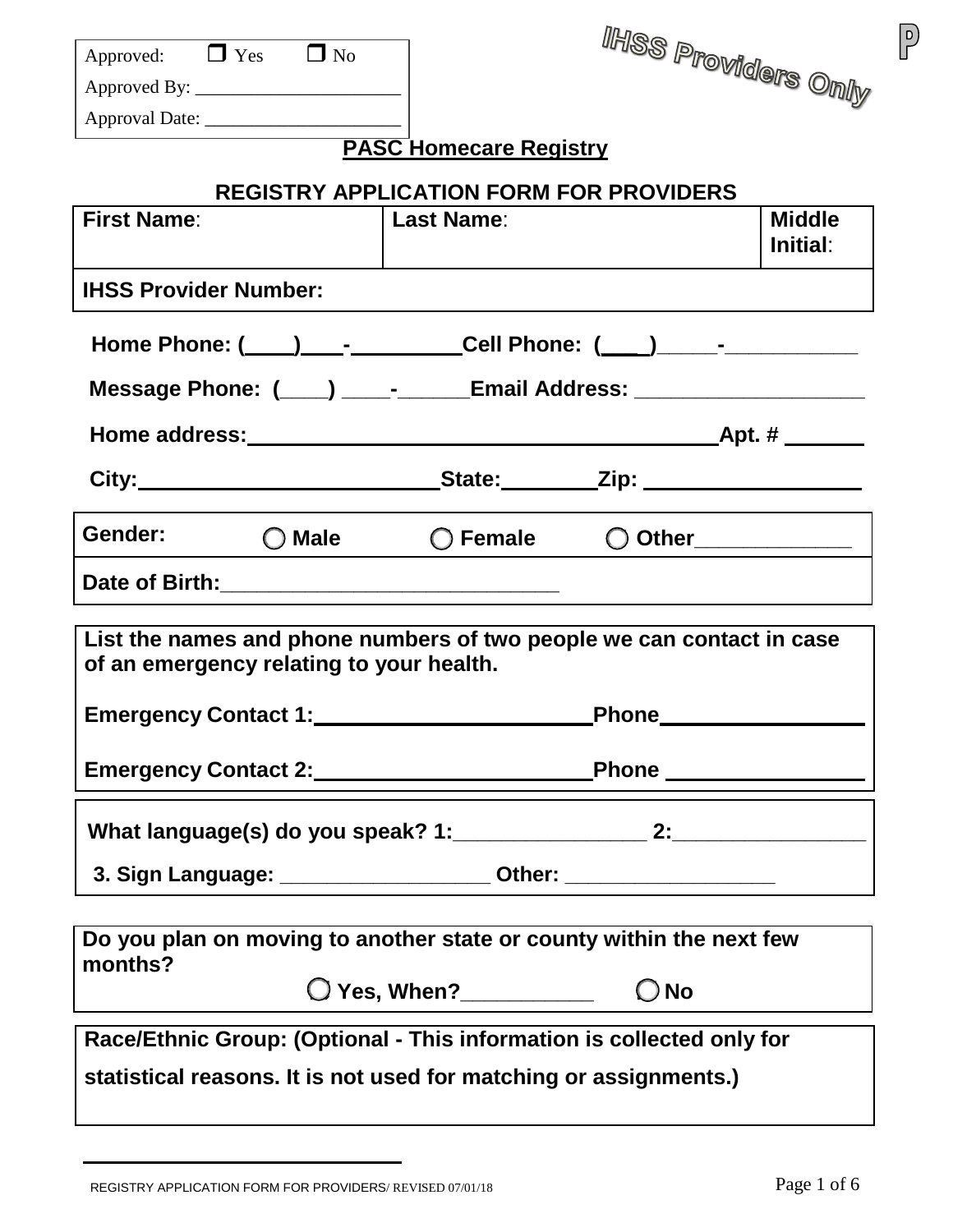| consumer.                                                                                                                                                                                                                                                                                                  | Please check the tasks you are capable of and willing to perform for the                                                                                                                                                                                                                                          |                                                                                                                                                                                                                                                                                                                        |                                                                                                                                                                                                                                                                                                                          |
|------------------------------------------------------------------------------------------------------------------------------------------------------------------------------------------------------------------------------------------------------------------------------------------------------------|-------------------------------------------------------------------------------------------------------------------------------------------------------------------------------------------------------------------------------------------------------------------------------------------------------------------|------------------------------------------------------------------------------------------------------------------------------------------------------------------------------------------------------------------------------------------------------------------------------------------------------------------------|--------------------------------------------------------------------------------------------------------------------------------------------------------------------------------------------------------------------------------------------------------------------------------------------------------------------------|
| $\Box$ Domestic<br><b>Services</b><br>$\Box$ Preparation<br>of Meals<br><b>Meal Clean Up</b><br>ப<br>$\Box$ Routine Laundry<br>$\Box$ Shopping for<br>Food<br>$\Box$ Other Shopping<br>& Errands<br><b>Heavy Cleaning</b><br><b>Accompany to</b><br>Dr. App't<br>$\Box$ Accompany to<br><b>Alternative</b> | <b>Remove Grass,</b><br><b>Weeds, Rubbish</b><br>$\Box$ Remove Ice,<br><b>Snow</b><br><b>Shopping for</b><br><b>Foods</b><br>$\Box$ Protective<br><b>Supervision</b><br><b>Teaching &amp;</b><br>$\Box$<br><b>Demonstration</b><br>$\Box$ Paramedical<br><b>Services</b><br><b>Willing to use</b><br>your own car | <b>Bowel &amp;</b><br>$\mathsf{L}$<br><b>Bladder Care</b><br>$\Box$ Feeding<br><b>Routine Bed</b><br><b>Baths</b><br><b>Dressing</b><br>$\Box$<br><b>Menstrual</b><br>Care<br>$\Box$ Ambulation<br>$\Box$ Moving In/Out of<br><b>Bed</b><br><b>Bathing, Oral</b><br><b>Hygiene</b><br>Grooming<br>$\Box$ Rubbing Skin, | <b>Care &amp; Assistance With</b><br><b>Prosthesis</b><br>$\Box$ Set Up, Remind Meds<br><b>Catheter/Colostomy</b><br><b>Bag</b><br>$\Box$ Diapers<br><b>Exercise</b><br>$\Box$ Hoyer Lift<br>$\Box$ Lifting/Transfer<br><b>Memory Problems</b><br>$\Box$ Toileting<br>$\Box$ Vital Signs<br><b>Wheelchair Assistance</b> |
| <b>Resources</b>                                                                                                                                                                                                                                                                                           | <b>Respiration</b>                                                                                                                                                                                                                                                                                                | <b>Repositioning</b>                                                                                                                                                                                                                                                                                                   | $\Box$ Prosthetic Assistance                                                                                                                                                                                                                                                                                             |
| all that apply.)                                                                                                                                                                                                                                                                                           | Have you had experience and/or training in any of the following? (Check                                                                                                                                                                                                                                           |                                                                                                                                                                                                                                                                                                                        |                                                                                                                                                                                                                                                                                                                          |
| Alzheimer's<br><b>Disease</b>                                                                                                                                                                                                                                                                              | <b>Heart Condition</b>                                                                                                                                                                                                                                                                                            | Parkinson's<br><b>Disease</b>                                                                                                                                                                                                                                                                                          | <b>Stroke</b><br>$\Box$                                                                                                                                                                                                                                                                                                  |
| <b>Arthritis</b>                                                                                                                                                                                                                                                                                           | <b>HIV/AIDS</b>                                                                                                                                                                                                                                                                                                   |                                                                                                                                                                                                                                                                                                                        |                                                                                                                                                                                                                                                                                                                          |
|                                                                                                                                                                                                                                                                                                            |                                                                                                                                                                                                                                                                                                                   | <b>Range of Motion</b>                                                                                                                                                                                                                                                                                                 | $\Box$ Traumatic Brain injury                                                                                                                                                                                                                                                                                            |
| $\Box$ Asthma                                                                                                                                                                                                                                                                                              | $\Box$ Hypertension                                                                                                                                                                                                                                                                                               | $\Box$ Respiration<br><b>Assistance</b>                                                                                                                                                                                                                                                                                | $\Box$ Visual Impairment                                                                                                                                                                                                                                                                                                 |
| <b>Bowel Program</b>                                                                                                                                                                                                                                                                                       | <b>Insulin Care</b>                                                                                                                                                                                                                                                                                               | <b>Seizures</b>                                                                                                                                                                                                                                                                                                        | $\Box$ Feeding Tubes                                                                                                                                                                                                                                                                                                     |
| $\Box$ Cancer                                                                                                                                                                                                                                                                                              | <b>Mental/Emotional</b><br><b>Disability</b>                                                                                                                                                                                                                                                                      | $\Box$ Special Diet                                                                                                                                                                                                                                                                                                    | $\Box$ Wound Care                                                                                                                                                                                                                                                                                                        |
| <b>Dementia</b>                                                                                                                                                                                                                                                                                            | <b>Multiple</b><br><b>Sclerosis</b>                                                                                                                                                                                                                                                                               | $\Box$ Spina Bifida                                                                                                                                                                                                                                                                                                    | $\Box$ Lifting Devices/ Hoyer<br>Lift                                                                                                                                                                                                                                                                                    |
| <b>Diabetes</b>                                                                                                                                                                                                                                                                                            | <b>Paralysis</b><br>ப                                                                                                                                                                                                                                                                                             | <b>Spinal Cord</b><br><b>Injury</b>                                                                                                                                                                                                                                                                                    | $\Box$ Ventilators                                                                                                                                                                                                                                                                                                       |
|                                                                                                                                                                                                                                                                                                            | Are you certified in any of the following areas? (Check all that apply)<br>You will be asked to present certification documents.                                                                                                                                                                                  |                                                                                                                                                                                                                                                                                                                        |                                                                                                                                                                                                                                                                                                                          |
| <b>First Aid</b>                                                                                                                                                                                                                                                                                           | <b>Certified</b><br><b>Nursing</b><br><b>Assistant (CNA)</b>                                                                                                                                                                                                                                                      | <b>Home Care</b><br><b>Worker Training</b>                                                                                                                                                                                                                                                                             | <b>Vocational Nurse</b><br>(LVN)                                                                                                                                                                                                                                                                                         |

 $\sqrt{\frac{D}{L}}$ 

 $\overline{\phantom{a}}$ 

 $\overline{0}$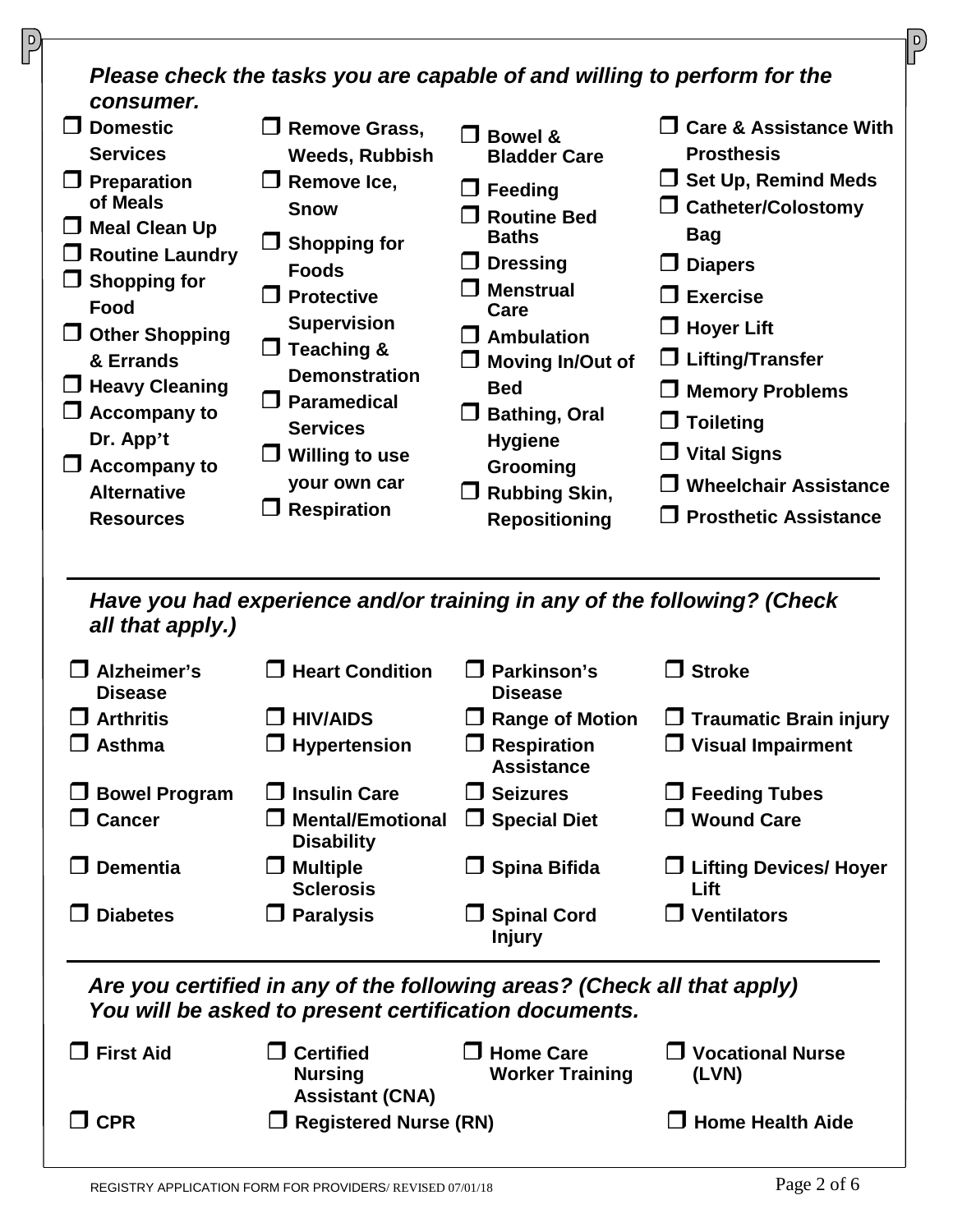|                                                                                                                                                                                                                                                         |      |       | $\Box$ Yes | Are you willing to not use perfume or other scented fragrances on the job?<br>$\Box$ No |            |                    |           |
|---------------------------------------------------------------------------------------------------------------------------------------------------------------------------------------------------------------------------------------------------------|------|-------|------------|-----------------------------------------------------------------------------------------|------------|--------------------|-----------|
| Are you willing to work for a consumer that has a dog?                                                                                                                                                                                                  |      |       |            |                                                                                         |            | $\square$ Yes      | <b>No</b> |
| Are you willing to work for a consumer that has a cat?                                                                                                                                                                                                  |      |       |            |                                                                                         |            | $\blacksquare$ Yes | <b>No</b> |
| Are you willing to work at a home where smoking is practiced?                                                                                                                                                                                           |      |       | $\Box$ Yes | $\Box$ No                                                                               |            |                    |           |
| Are you willing to comply with a no-smoking rule at your consumer's<br>home?                                                                                                                                                                            |      |       | <b>Yes</b> | $\Box$ No                                                                               |            |                    |           |
| Do you have a driver license?                                                                                                                                                                                                                           |      |       |            |                                                                                         | <b>Yes</b> | <b>No</b>          |           |
| Do you plan on driving to work?                                                                                                                                                                                                                         |      |       |            |                                                                                         | <b>Yes</b> | <b>No</b>          |           |
| If YES, how many IHSS hours are you currently working per month?                                                                                                                                                                                        |      |       |            |                                                                                         |            |                    |           |
|                                                                                                                                                                                                                                                         |      |       |            |                                                                                         |            |                    |           |
|                                                                                                                                                                                                                                                         |      |       |            |                                                                                         |            |                    |           |
|                                                                                                                                                                                                                                                         | Mon. | Tues. | Wed.       | Thurs.                                                                                  | Fri.       | Sat.               | Sun.      |
|                                                                                                                                                                                                                                                         |      |       |            |                                                                                         |            |                    |           |
| Times of Availability: Flexibility in times you are willing to work gives you an<br>advantage in obtaining referrals. Indicate with a check mark ( $\vee$ ) the days and<br>times of day you are willing to work.<br><b>Morning</b><br><b>Afternoon</b> |      |       |            |                                                                                         |            |                    |           |
| <b>Evening</b>                                                                                                                                                                                                                                          |      |       |            |                                                                                         |            |                    |           |
| Overnight                                                                                                                                                                                                                                               |      |       |            |                                                                                         |            |                    |           |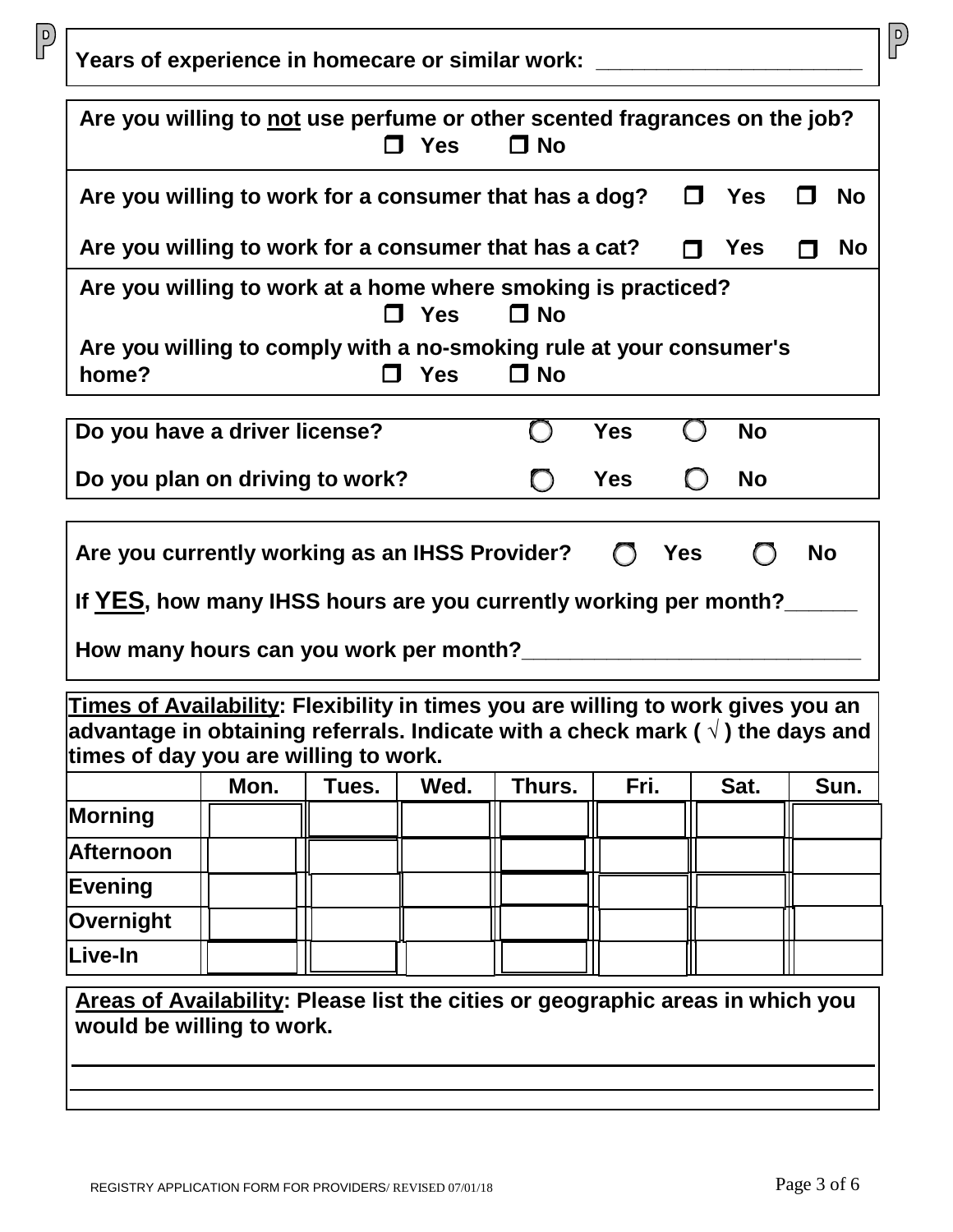| <b>Educational Background:</b>                 |                                                        |
|------------------------------------------------|--------------------------------------------------------|
|                                                |                                                        |
| <b>Grade School:</b>                           | <b>Middle School:</b>                                  |
| <b>Years completed</b>                         | <b>Years completed</b>                                 |
|                                                |                                                        |
| <b>High School</b>                             | <b>College / University:</b>                           |
| Years completed:                               | <b>Years completed</b>                                 |
| Did you graduate? $\Box$ Yes                   | $\Box$ No Did you graduate?<br>$\Box$ No<br>$\Box$ Yes |
|                                                |                                                        |
|                                                | Degree / Diploma Earned: _                             |
|                                                |                                                        |
| <b>Vocational / Trade School:</b>              |                                                        |
| Years/months completed:                        |                                                        |
| Did you graduate? $\Box$ Yes<br>N <sub>0</sub> |                                                        |
|                                                |                                                        |
| Degree / Diploma earned:                       |                                                        |
|                                                |                                                        |

**References: (Do not include relatives.) Upon request, the Registry will give these references to any of your prospective employers. Please make sure these numbers are valid and these references have given their consent to be contacted in relation to your job search efforts.**

| <b>Name</b> | <b>Telephone Number</b> | How long have<br>you known this<br>person? |
|-------------|-------------------------|--------------------------------------------|
|             |                         |                                            |
|             |                         |                                            |
|             |                         |                                            |

**I certify under penalty of perjury that the information provided above is true and complete to the best of my knowledge. I also understand that any misrepresentation on my part may result in disqualification or removal from the PASC Homecare Registry at any time. I further authorize the Registry and/or the consumer to contact the above references concerning my character and I authorize the Registry to share any such information with others for Registry purposes. I waive any claim(s) I may have regarding any such reference information.**

**X\_\_\_\_\_\_\_\_\_\_\_\_\_\_\_\_\_\_\_\_\_\_\_\_\_\_\_\_\_\_\_\_\_\_\_\_\_\_\_ \_\_\_\_\_\_\_\_\_\_\_\_\_\_\_\_\_\_\_ Signature Date** 

 $\overline{P}$ 

REGISTRY APPLICATION FOR PROVIDERS/REVISED 07/01/2018

**IHSS Providers Only**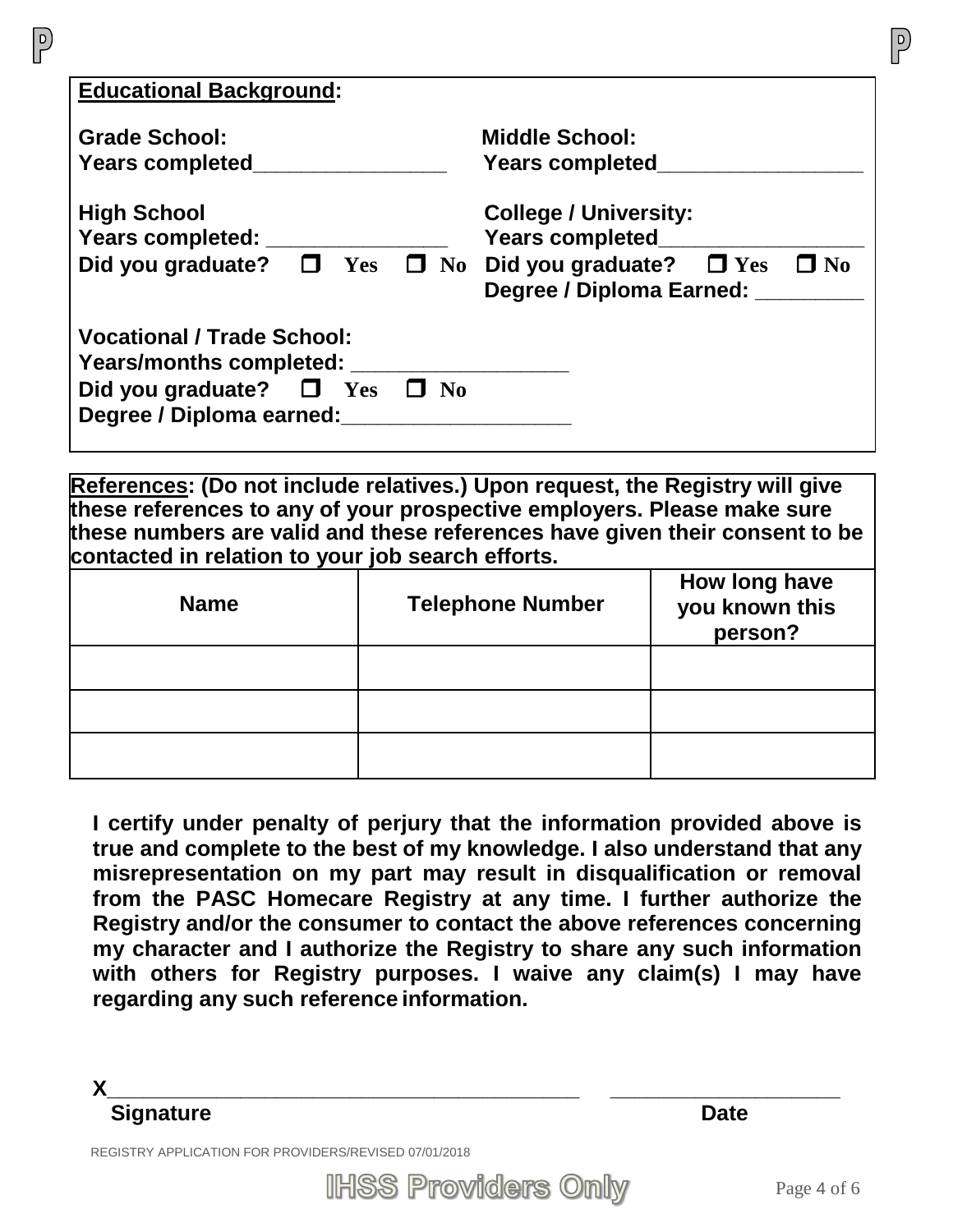## **IMPORTANT -- LEGALLY BINDING AGREEMENT -- REVIEW CAREFULLY**

## **PASC HOMECARE REGISTRY - IHSS PROVIDER'S SERVICES AND RELEASE AGREEMENT**

**If you need assistance in reading or understanding this document, you should obtain the help of a trusted family member, friend or representative.** 

You intend to use the services of the PASC Homecare Registry. The Registry provides referrals of IHSS homecare Providers to participating Consumers. For certain eligible enrolled Consumers, the Registry also provides referrals of temporary back-up attendants under the PASC Back-up Attendant Program. **The term "Provider" as used in this Agreement covers both regular Providers and also Back-up Attendants.** As a condition for your use of the services of the Registry, the following matters are acknowledged and agreed upon:

- **1. Registry's Limited Role:** PASC operates the Homecare Registry, free of charge to all participants, primarily for the purpose of assisting individual Consumers and Providers to make contact with one another and possibly form an employment relationship. **The Registry does not perform any background checks of the Consumer participants in Registry programs. Nor does the Registry supervise the Consumer or the employment. You therefore must use your own judgment and assume all risks of accepting or engaging in the employment relationship with any Consumer.**
- **2. Consumer is the Employer:** The Consumer has the sole authority to hire, assign duties, supervise, and terminate you, and you have the right to resign from any Consumer's employment. The Registry has no role in such decisions. The provision of paramedical services such as insulin injections and feeding tube assistance by any Provider (including back-up attendants) is solely under the authority of the Consumer and the Consumer's physician, not the Registry. **PASC has no responsibility for employment matters, for any injuries that may arise out of the referral or the employment, or for investigating or resolving any disputes, losses or injuries that may arise between a Provider and Consumer.**
- **3. Availability of Referrals**: The Registry has no control over the nature or volume of Consumer requests for referrals, nor the number of Providers who may be available at any given time, and therefore **the Registry cannot assure the volume of referrals that may be available to Providers at any given time.**
- 4. **Criminal Background Checks: The statutory authority for determining the standards for disqualification of a prospective or existing IHSS provider is Welfare & Institutions Code (W&IC) Sections 12305.81 and 12305.87***.* The Registry abides by prevailing state laws concerning an applicant's eligibility to work as an IHSS Provider. Also, in the event that the Registry learns of a later disqualifying conviction or incarceration, it may report that to the Consumer who is then employing you as a Provider. If any dispute arises concerning the impact of the criminal background check upon a Provider's access to the Registry, it shall be resolved solely under procedures of the Registry Review Committee, and shall not be subject to any further proceedings or litigation of any nature.

 $\overline{P}$